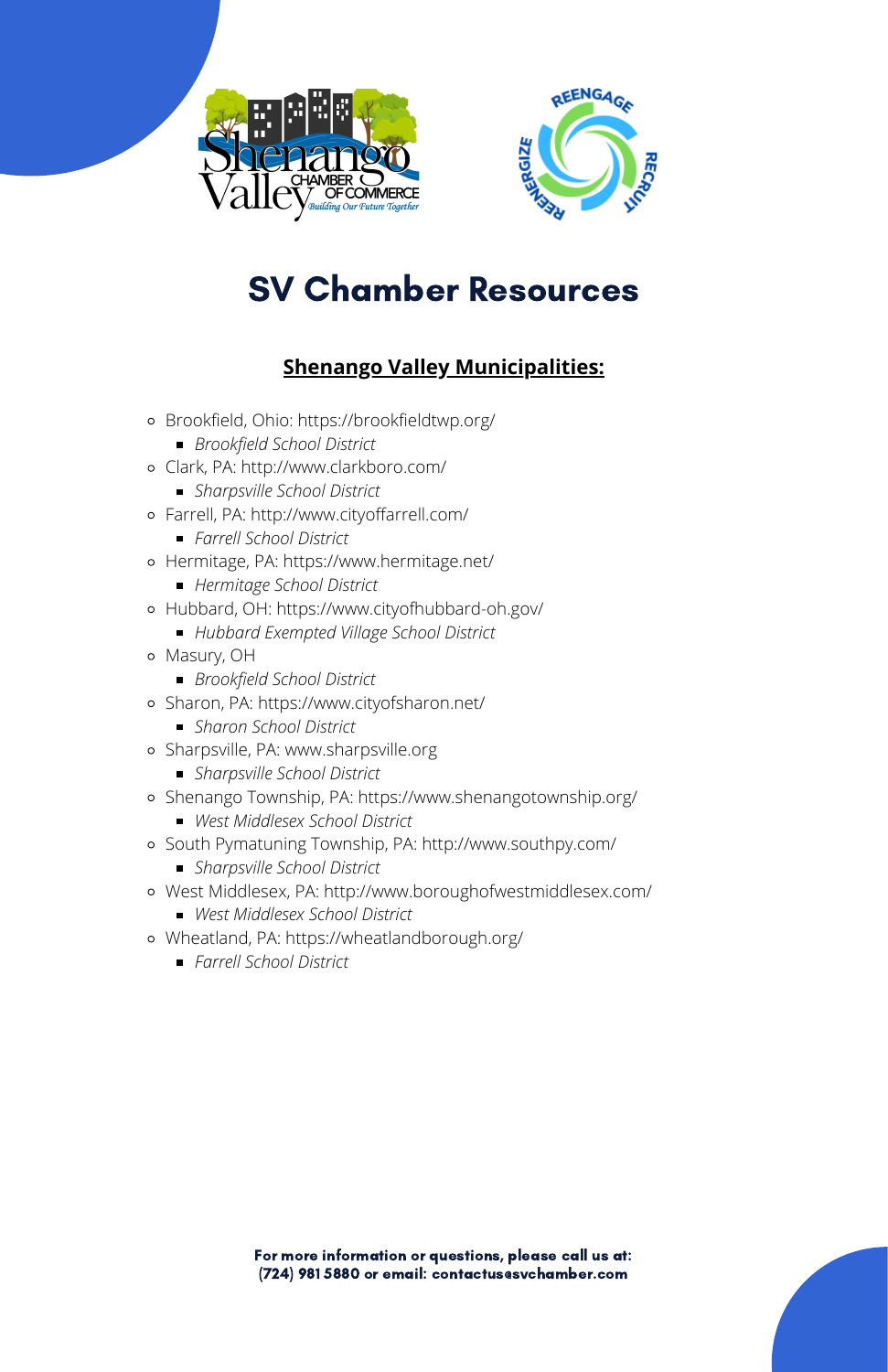



# SV Chamber Resources Cont'd

For more information or questions, please call us at: (724) 981 5880 or email: contactus@svchamber.com



### **Public Schools**

- Brookfield & Masury, OH: <https://www.brookfield.k12.oh.us/>
- Farrell & Wheatland, PA: <https://www.farrellareaschools.com/>
- Hermitage, PA: <https://www.hermitage.k12.pa.us/>
- Hubbard, OH: <https://www.hubbard.k12.oh.us/>
- Sharon, PA: <https://www.sharon.k12.pa.us/>
- Clark, Sharpsville, & South Pymatuning, PA: <https://www.sharpsville.k12.pa.us/>
- Shenango Township & West Middlesex, PA: <https://wmasd.k12.pa.us/>

### **Diocese of Erie Schools**

- Saint John Paul II, Kennedy Catholic MS & HS, Hermitage, PA: <https://www.kennedycatholicschools.org/>
- Notre Dame School, Hermitage, PA: (724)342-2205
- Msgr. Geno J. Monti School, Farrell, PA: (724)347-1440
- **Private Schools**
	- Sharon Christian Academy, Sharon, PA: (724)347-2020
- **Charter Schools**
	- Keystone School, Greenville, PA: <https://www.keystonecharterschool.com/>
- **Colleges and Universities:**
	- Penn State University, Shenango Campus, Sharon: <https://shenango.psu.edu/>
	- Thiel College, Greenville 30 min.: <https://www.thiel.edu/>
	- Grove City College 35 min.: <https://www.gcc.edu/>
	- Westminster College, New Wilmington 25 min.: <https://www.westminster.edu/>
	- Youngstown State University 30 min.: <https://ysu.edu/>
	- Slippery Rock Unversity 50 min.: <https://www.sru.edu/>
	- Butler County Community College, Hermitage:
		- <https://www.bc3.edu/campus/lindenpointe/index.html>

#### **Vocational Schools:**

- Mercer County Career Center- 30 min,: <https://www.mercerccc.org/>
- Laurel Technical Institute: <https://www.laurel.edu/lti-hermitage>
- Sharon Regional Medical Center, School of Nursing, Sharon: <https://www.sharonregionalmedical.org/school-nursing-sharon>

## **Shenango Valley Schools:**